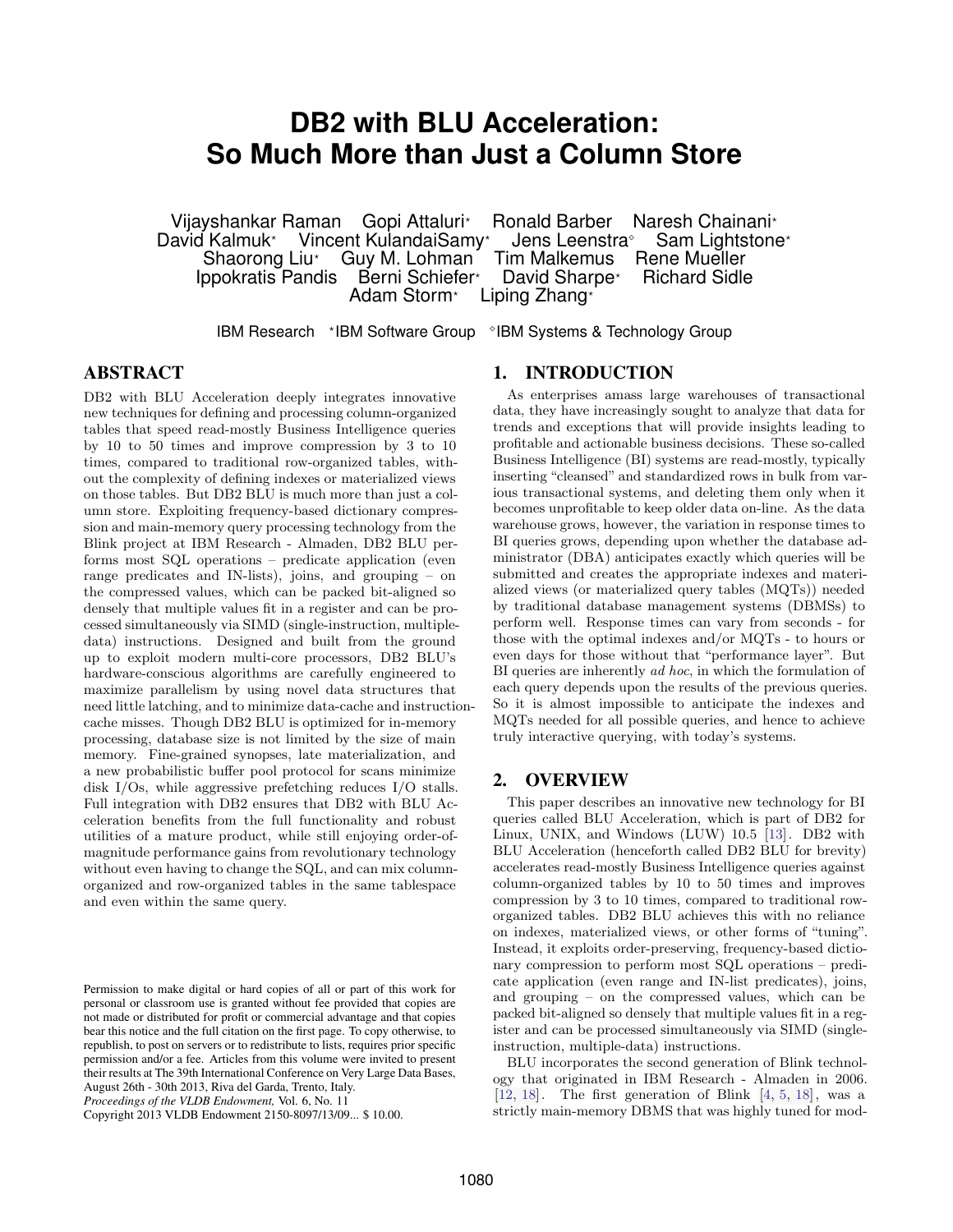ern multi-core hardware. This first generation has already been incorporated into two IBM main-memory DBMS accelerator products [4]: the IBM Smart Analytics Optimizer for DB2 for z/OS (the mainframe DB2), which was released in November 2010, and the Informix Warehouse Accelerator, released in March 2011.

The second generation builds upon the main-memory efficiencies of the first generation, but isn't limited to databases that fit in memory. As in the first generation, DB2 BLU's hardware-conscious algorithms are carefully engineered to maximize parallelism, with novel data structures that require little latching, and to minimize data-cache and instructioncache misses. Join and group-by operate directly on encoded data, and exploit DB2 BLU's new columnar data layout to reduce data movement for tasks such as partitioning. However, DB2 BLU is not limited to databases that fit in main memory – tables are stored on disk and intermediate results may spill to disk. Automatically-created fine-grained synopses, late materialization, and a new probabilistic buffer pool protocol for scans minimize disk I/Os, while aggressive pre-fetching reduces I/O stalls. The first generation of Blink stored data in PAX format [2], whereas DB2 BLU is a pure column store by default that stores each column separately (though it allows storing highly-related columns together in column groups; for example, NULLable columns can form a column group in which one column indicates whether each value is NULL or not). DB2 BLU uses a novel columnar data layout in which all columns are logically in the same row order, but within a page the ordering physically clusters values by their compression format, and so may differ for each column.

DB2 BLU supports UPDATE, INSERT, and DELETE operations, and adapts to new values not in the initial dictionary for a column by adaptively augmenting it with pagelevel dictionaries. Both IBM products that were based upon the first generation of Blink - the IBM Smart Analytics Optimizer for DB2 for z/OS and the Informix Warehouse Accelerator - were main-memory accelerator products that contained copies of the base data that was stored in a conventional row store. Column-organized tables in DB2 BLU contain the only instance of the data, eliminating the need to synchronize the copy in the accelerator with the base copy.

This second generation of Blink has been enhanced and deeply integrated with DB2 for LUW by a team of developers from DB2 Development and the IBM Systems Optimization Competency Center, and researchers from IBM Almaden. Full integration with DB2 ensures that columnorganized tables benefit from the full functionality (including sophisticated query rewriting and optimization, prefetching, buffer pool, etc.) and robust utilities (including Load, automatic Workload Management, Backup, Recovery, etc.) of a mature product, while still enjoying order-of-magnitude performance gains from DB2 BLU's state-of-the-art run time. It also facilitates seamless evolution: column-organized and row-organized tables can co-exist in the same tablespace and even within the same query, and a new utility eases migration between the two.

The rest of this paper is organized as follows. Section 3 describes how data is compressed and stored in DB2 BLU. Then we cover query processing, beginning with an overview and important infrastructure in Section 4, followed by details on scans in Section 5, joins in Section 6, and grouping in Section 7. Section 8 covers how data is modified

in DB2 BLU, while Section 9 focuses on workload management. Section 10 contains a brief evaluation of DB2 BLU's performance and compression. We compare DB2 BLU to related work in Section 11, and conclude with Section 12.

# 3. DATA LAYOUT AND COMPRESSION

In this section we describe the highly compressed columnmajor storage that is implemented in DB2 BLU. All columnar data is stored in traditional DB2 storage spaces, and cached in DB2 bufferpools, allowing row and columnar tables to co-exist and share resources.

The compression scheme used in DB2 BLU represents a careful balance between storage efficiency and query performance. The compression encoding enables efficient query evaluation directly on the compressed data while simultaneously exploiting skew in the value distribution and local clustering in the data to achieve excellent compression.

## 3.1 Frequency Compression

DB2 BLU employs column-level dictionary compression that exploits skew in the data distribution by using up to a few different compressed code sizes per column. The most frequent values are assigned the smallest codes while less frequent values are assigned larger codes. The frequency compression used in DB2 BLU is similar to the Frequency Partitioning of [18] but adapted to column-major storage. Example 1 describes a column for which there are three different code sizes.

Example 1: In a DB2 BLU table that contains records of world economic activity, the compression dictionary for the CountryCode column, a 16-bit integer, may have the following partitions:

- 1. A dictionary containing the values for the two countries that occur most frequently in the sample data. The compressed code size for this partition is 1 bit.
- 2. A dictionary containing the next 8 most frequently occurring countries, with a 3-bit compressed code size.
- 3. An offset-coded partition for the remaining countries of the sample, with an 8-bit code.

The approximate compression ratio for the 3 partitions is 16X, 5.25X (details in Section 3.3), and 2X respectively.  $\Box$ 

A sample of the data in a table is analyzed to determine the compression scheme that is applied to each of its columns. The sample is either (a) drawn from the data provided to the first bulk load into the table or (b) in the case that the table is populated by SQL INSERT statements, the sample is the data in the table when the table reaches a given size threshold. Histograms of the values in each column are collected from the sample, and a compression optimizer determines how to best partition the column values by frequency to maximize compression. A dictionary is created for each resulting column partition.

Entries of a given dictionary partition are one of (1) full data values, (2) common bit prefixes of data values, or (3) base values for offset coding, in which a code for a value is the value minus the base value. For (1), the code size for the partition is the number of bits required to record the index of the dictionary value. For (2) and (3), the code size is the number of bits required for the dictionary indexes plus the bits needed to store the suffix in the case of (2) or to store the offset from the base values in the case of (3). Within each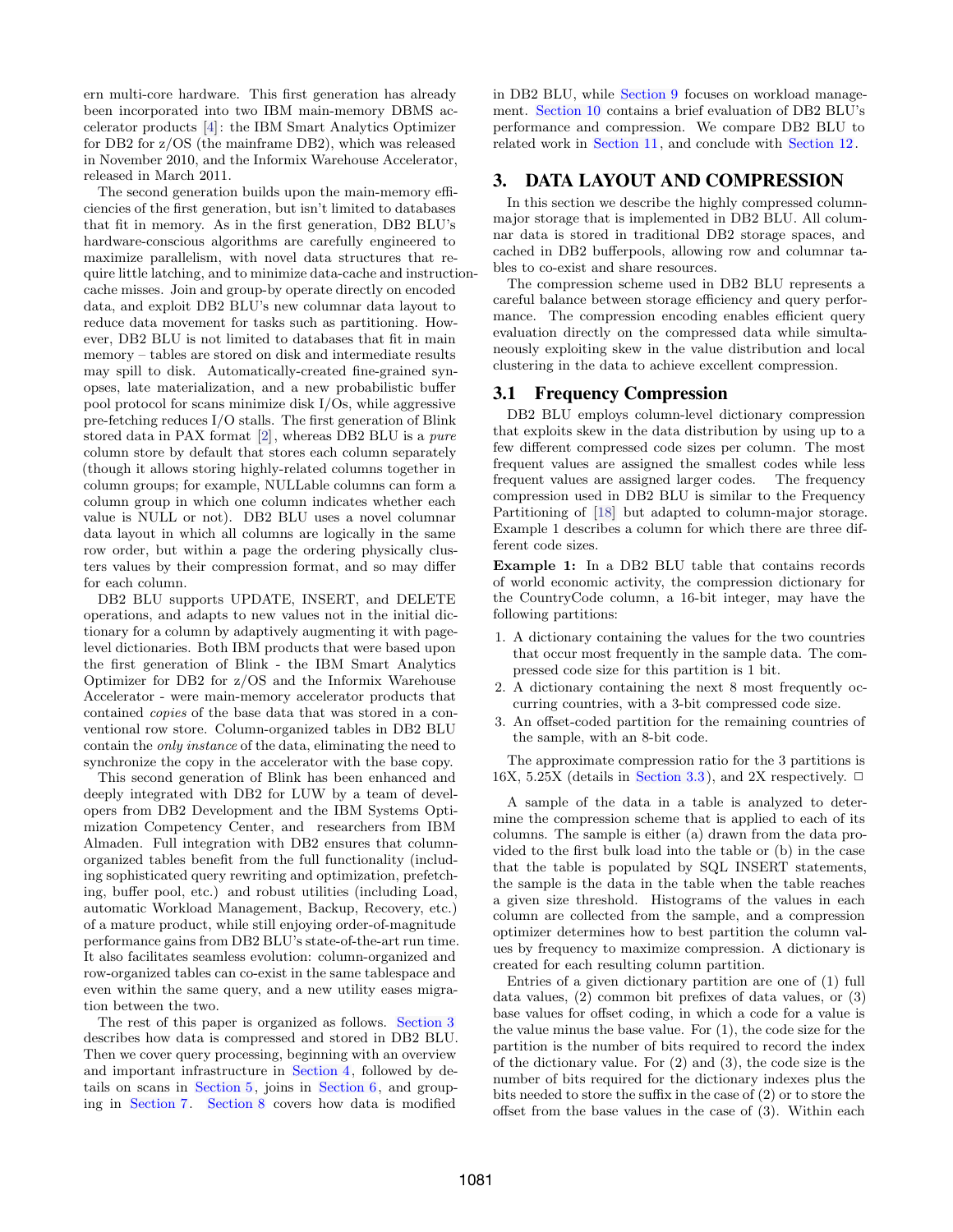

Figure 1: Page of CountryCode with two Regions.

partition, the entries are ordered by value so that the compression encoding is fully order-preserving, which enables arbitrary range predicates to be evaluated directly on the compressed data. Furthermore, the dictionary partitions of a column are ordered by increasing code size. Value encoding is prioritized such that a value will be encoded using the first partition, and with the shortest possible code size, in which the value may be represented.

# 3.2 Column Group Storage

Columns of a DB2 BLU table are partitioned into column groups, wherein each column belongs to exactly one column group. The DB2 BLU storage layer supports arbitrary numbers of columns per column group. Internally, nullability is in a separate null indicator column, so nullable columns define a column group containing at least two columns: the nullable column and its internal null indicator.

Column group data are stored in fixed-size pages. A larger unit of contiguous storage, called an extent, which contains a fixed number of pages for a given table, is the unit of allocation for storage. Each extent contains the data of one column group only. We call the projection of a row/tuple onto a column group a Tuplet (a "mini-tuple"). A tuplet for the column group of a nullable column thus contains at least two column values. Tuples are stored in the same order across all column groups. Tuples are identified by a virtual identifier called a TSN (Tuple Sequence Number), an integer that may be used to locate a given tuple in all of its column groups. A page contains a single range of TSNs, as recorded by a (StartTSN, TupletCount) pair in the page header. A Page Map records, for each page, the column group to which it belongs and the StartTSN of that page. The page map is implemented as a B+tree and is used at query time to find pages that contain a range of TSNs for a column group.

# 3.3 Page Format: Regions, Banks, Tuple Map

The cross product of the dictionary partitions of all columns of a column group determine the possible formats (combinations of column sizes) of the tuplets of a column group. We call the resultant combinations Cells. In the common case of a single-column column group, a cell is equivalent to a dictionary partition. All cells may occur in a given page of a column group, because tuple sequence is determined by the order in which data are loaded or inserted, which is independent of how the tuple is encoded for compression. Within any page, tuplets that belong to the same cell/partition and that have the same format are stored together in what is called a Region. This is a partitioning of the tuplets within



Figure 2: DB2 BLU's page format.

the page according to the cells to which they belong. For our CountryCode column example, if tuplets for its partitions 1 and 2 exist in a given page, then that page will contain two regions, one containing 1-bit tuplets and the other containing 3-bit tuplets. Pages containing more than one region will have a *Tuple Map* that records to which region each tuple was assigned by the encoding. The index of the TupleMap is a page-relative TSN (the row's TSN - StartTSN for that page) and the entry is the index of the region to which the TSN belongs. In a two region page, the TupleMap entries are 1 bit each. The intra-page partitioning into regions introduces a query processing challenge to return back TSN order. Section 5 describes this in detail.

Regions are further sub-divided into Banks, which are contiguous areas of the page that contain tuplet values. Each column of a tuplet may be stored in a separate bank. In the case of a column group for a nullable column, the column and its null indicator may be stored in two separate banks of its regions. Most banks contain fixed-size tuplets. For compressed values, the encoded tuplets are stored packed together in 128-bit or 256-bit words with padding to avoid straddling of tuplets across word boundaries. We call the 128/256-bit word size the width of the bank. For example, the 3-bit column codes of partition 2 of the CountryCode column will be stored in a 128-bit wide bank in which each word contains 42 encoded values, with the remaining 2 bits left unused as padding bits to prevent straddling word boundaries. This is shown in Figure 1, which depicts the content of a page of the CountryCode column that has regions for partitions 2 and 3 of its dictionary.

We may need to store uncompressed values that are not covered by the compression scheme. Fixed-width uncoded values are also stored in banks of regions where the bank width is determined by the data type of the columns. Uncoded variable-width values, for example of VARCHAR columns, are stored one after another in a separate variable-width data bank of the page that is outside of the regions. A descriptor column for each variable-length column, comprised of an (offset, length) pair, is stored in a regular region bank to record the location of each variable-length data value.

By grouping like-formatted tuplets together into regions, we end up with long runs of tuplets that have the same format, which is important to query performance.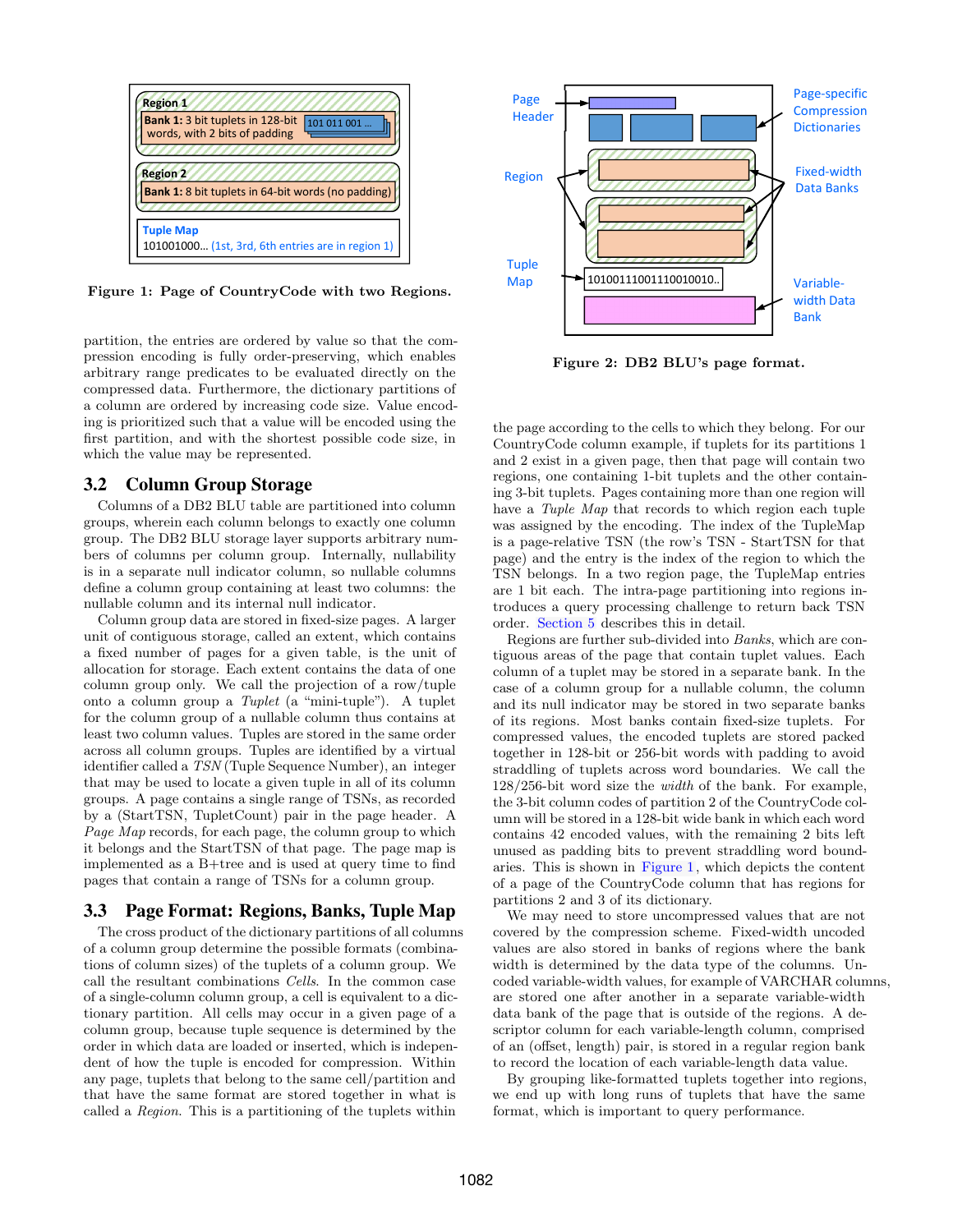## 3.4 Page Compression

Additional compression is performed at the page level to exploit local clustering of data values within the table and to compress values not covered by the column-level compression scheme. For example, if only 3 of the countries of CountryCode partition 2 occur in a page, we can reduce the code size for tuplets of that region to 2 bits from 3 by specializing the compression scheme to the page. Page compression is tried for all pages of DB2 BLU tables, and when it is beneficial, mini-dictionaries are stored within the page to record the page-level compression scheme.

Example types of dictionary specialization that are considered at the page level include:

- 1. Reducing the number of dictionary entries to only those that appear on the page. The smaller dictionary is stored in the page and contains a mapping from the column-level codes to those on the page. This page dictionary only contains the codes of the column-level column dictionary, not the data values, and as such, the page dictionary benefits from the column-level compression.
- 2. Reducing the number of bits required to compute offsets for offset-coding, given the range of values that occur in the page.

Figure 2 depicts the DB2 BLU page format. There is a small page header. Next come the page compression dictionaries if applicable. The regions follow, each of which contains some number of fixed-width banks. The TupleMap is next and finally we have the variable-width data bank.

# 3.5 Synopsis Tables

An internal synopsis table is automatically created and maintained for every column-organized DB2 BLU table. This synopsis table reduces scan times of the user-defined table by enabling page skipping, given predicates on the natural clustering columns. Besides summary information about the values in each column, the synopsis contains a (MinTSN, MaxTSN) pair of columns that specify the range of DB2 BLU table rows represented by each row of the synopsis. The synopsis tables use the same storage format as regular DB2 BLU tables and inherit the compression scheme of the corresponding user-defined table.

## 3.6 Global Coding

In addition to providing a partition-relative encoding for each value of a DB2 BLU table, the compression dictionary of a table also provides a partition-independent encoding that we call global coding. The size of the global codes for a column is determined by the sum of the code counts over all partitions of the column dictionary. A global code G is computed from a partition-relative code C simply by adding to C the sum of code counts over all partitions that precede the partition to which code C belongs. Global codes are used in join and group by processing on compressed data.

# 4. QUERY EXECUTION

This section gives an overview of query execution, and some of the infrastructure that supports it.

## 4.1 Overview of Query Processing

SQL queries that are submitted to DB2 go through the usual DB2 query compilation, including optimization that



Figure 3: Typical operation sequence. Many operations in DB2 BLU operate on compressed data, achieving better cache utilization and higher memory-to-CPU effective bandwidth.

produces a plan tree of operators. As a result DB2 BLU benefits fully from DB2's industry-leading, cost-based optimizer and query rewrite engine. The DB2 query optimizer identifies portions of the query plan that reference columnorganized tables and that can leverage columnar processing, and prepares a special execution plan for each that is composed of pieces called evaluator chains. Evaluator chains are chains of DB2 BLU operators, called evaluators, each of which performs an action such as loading a column's values, performing an arithmetic operation, a join, etc.. Roughly, there is one evaluator chain per single-table query (STQ), i.e., access to a table, as runtime utilizes a decomposition of a multi-table query into a sequence of single table queries. These evaluator chains are prepared by DB2 BLU as follows:

- 1. Join queries are restructured into a list of STQs.
- 2. Predicates are restructured to optimize run-time behavior of evaluators. This includes ordering predicates by cost of evaluation, folding predicates into fewer when possible without a semantic change, and adding inexpensive but possibly redundant predicates before more expensive predicates to attempt a coarse pre-filtration (e.g. adding min-max predicates before an in-list predicate).
- 3. Predicates on a column are used to construct predicates on synopsis columns. The synopsis, discussed below, contains aggregated metadata such as minimum and maximum values for a range of rows. Transforming predicates on the original table into additional predicates on the synopsis table, which is orders of magnitude smaller and often kept in memory, can be very effective at reducing data-page accesses during query processing.
- 4. Scalar sub-queries and common sub-expressions are restructured into separate queries whose results are fed to consuming queries. These sub-queries are then rewritten to an executable form, as given above.

Figure 3 shows the typical operation sequence of an STQ in DB2 BLU. A scheduler starts a set of threads to execute each STQ, each thread running this same evaluator chain. An STQ typically starts by scanning a "leaf" column in the plan tree and applying predicates to it. Additional columns may be fetched, applying any predicates, and the results are typically piped into an evaluator that builds a hash table. A subsequent STQ over the join's outer (fact) table will probe this hash table (and usually all other dimensions), and the surviving rows will typically be piped into an evaluator that builds another hash table to accomplish grouping and aggregation. This entire sequence can be short-circuited if joins or grouping are not specified, of course, and it can be nested for more complex queries.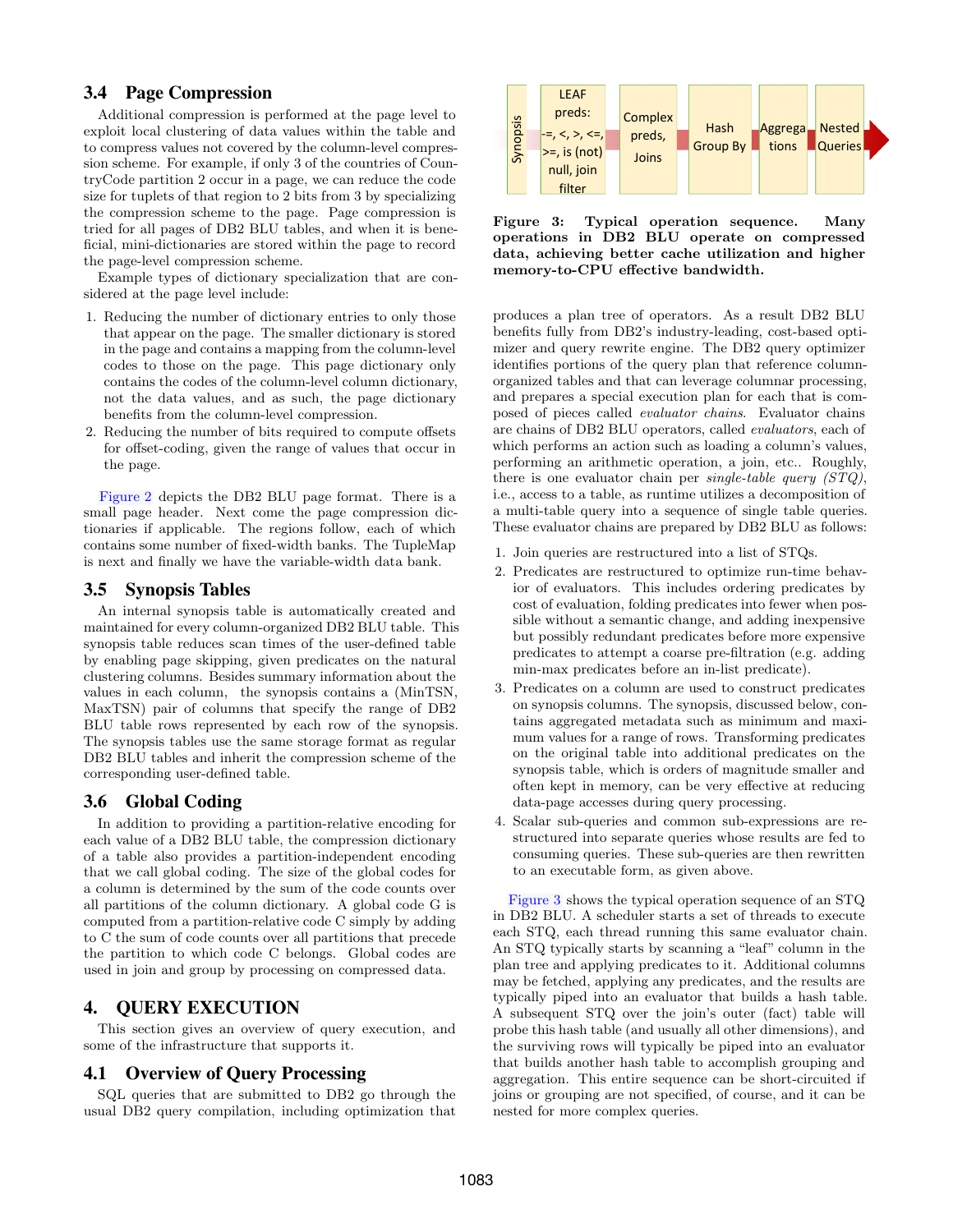

## Figure 4: Per-thread evaluation chain that processes strides of rows introduced by SCAN-PREP.

The evaluators in the chain do not work on a single value or a single row; they instead operate on a set of rows called a stride. By processing a stride at a time, DB2 BLU amortizes the overhead in function calls, avoids cache-line misses, maximizes opportunities for loop unrolling, and creates units of work that can be load balanced among threads by "work stealing". A stride typically contains on the order of thousands of rows, but its exact size is chosen so that the evaluator's working set fits in the processor's cache, so is dependent on the query, machine, and available resources.

To illustrate this more concretely, consider a very simple example, a single-table query asking for the name and zip code of employees from California:

SELECT name, zip FROM employees WHERE state=''CA''

The execution of this query requires an evaluator chain with several steps, illustrated in Figure 4:

- 1. A SCAN-PREP evaluator, which segments the input table, employees, into strides to be processed, applies synopsis predicates to skip ranges of TSNs, and initiates the processing of each stride into the evaluator chain.
- 2. A LEAF evaluator, which accesses the page for that stride of the state column, possibly causing it to be retrieved from disk, and applies the local predicate on it.
- 3. Two LCOL (load column) evaluators, each of which retrieve the values for the name and zip columns, for only those rows that qualified the local predicate.

This simple query was chosen to give a flavor of DB2 BLU and ignores many details, such as the impact of rows introduced by updates (depending upon the isolation level specified by the query), how page prefetching is performed to hide I/O latency, the exploitation of in-memory synopses to skip pages all of whose values are disqualified by a predicate, etc. The next sections discuss DB2 BLU in more detail, starting with the common infrastructure.

# 4.2 Infrastructure for Columnar Processing

To understand query processing in DB2 BLU, it is important to define some infrastructure used throughout columnar processing in DB2 BLU. These are used for holding row selection state as well as holding results.

TSNList. A Tuple Sequence Number (TSN) is a logical row identifier that DB2 BLU uses to "stitch together" the values from different columns for a row. The TSN is not explicitly stored with each entry of a column, but maintained only in the page map, as discussed in Section 3.2.

Since DB2 BLU processes strides of TSNs, a TSNList is used to track the TSN values expressed in the set. The implementation of a TSNList, shown in Figure 5 (left), is a starting TSN value (64-bit unsigned integer) and a bitmap as long as the stride, with 1 bits for valid TSNs and 0 bits for invalid TSNs, i.e., TSNs that have been disqualified by a

| <b>TSNList</b>             | <b>Vector</b>            |               |
|----------------------------|--------------------------|---------------|
| StartTSN: 100, ListSize: 8 | Type T data[N], Size: 5  |               |
| <b>Bitmap</b>              | Type T                   | Null Ind.     |
|                            |                          | <b>Bitmap</b> |
|                            | 25                       |               |
|                            | 42                       |               |
|                            | n                        |               |
|                            | $\overline{\phantom{a}}$ |               |
|                            |                          |               |
|                            |                          |               |

Figure 5: A TSNList for 8 rows (TSNs 100 .. 107) where tuples 102, 104, and 105 have been filtered out due to predicates; and a Vector, whose size (5) matches the number of valid TSNs in the TSNList.

previous predicate. Keeping this passing flag in a bitmap allows for quick population-count operations that scan for the next 1 bit, and improves cache efficiency and avoids memory movement by not having to rearrange a list of TSNs.

Vector. Most processing in DB2 BLU deals with columns, of course, so we often need an efficient way to represent sets of values for a column or result. These sets are stored in *Vectors*, as shown in Figure 5 (right). Vectors leverage  $C++$ templates to provide efficient storage for all supported SQL data types. Vectors also maintain additional metadata: a bitmap indicating NULL values, so no "out-of-band" value is required, and a sparse array to record and return to the client application any warnings or errors that affect any row.

Work Unit. The association of values for particular TSNs is maintained in a unit of work, or WorkUnit. This structure is a list of Vectors of values (or codes), along with one TSNList, and is the smallest work package that passes between evaluators in an evaluator chain.

Compaction. Vectors in a WorkUnit are self-compacting. As predicates in the evaluator chain are applied, they disqualify tuples and update the TSNList bitmap with 0-bits. Vectors that were populated before those predicates were applied still contain entries for those non-qualifying tuples. When Vectors are retrieved from a WorkUnit, if the "current" filter state differs from the filter state when the Vector was generated, then the Vector is compacted. Compaction removes all values for tuples that have been disqualified, so that the Vector is tightly packed with only values for "valid" rows.

Evaluator Framework. As stated above, all evaluators process sets of rows, called strides. Both TSNLists and WorkUnits correspond to strides. For example, an evaluator that loads a column would take as input just a list of TSNs but would produce a Vector of values from the column for the selected TSNs. An evaluator that performs addition would accept two input Vectors of numeric values and produce a third output Vector.

Multi-threading in DB2 BLU is achieved by cloning the evaluator chain once per thread, with the number of threads being chosen based upon cardinality estimates, system resources, and/or system workload. Each thread requests a unique stride of TSNs for the table being processed as the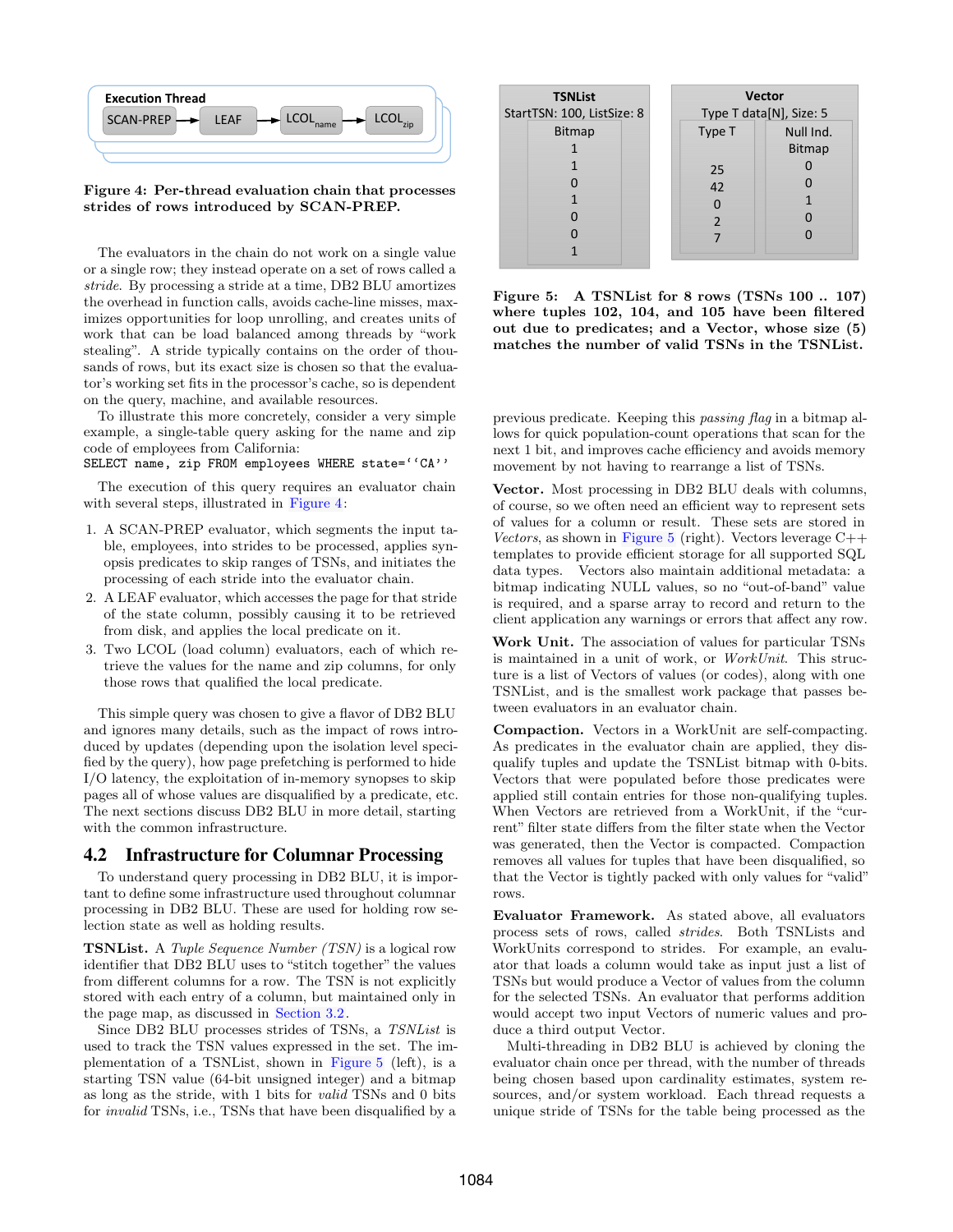

Figure 6: Leaf evaluation on a 2-region page.  $mult_i$  are precomputed multipliers and  $r_i$ ,  $s_k$  are result bits.

first step in its evaluation chain, and continues requesting strides until no more TSNs are available.

## 5. SCANS AND PREDICATE EVALUATION

Columns are accessed via two access methods:

LeafPredicateEvaluator (henceforth, LEAF): A LEAF applies predicates on one or more columns within a column group: e.g.,  $(COL3 < 5$  and  $COL3 > 2)$  or  $COL2=4$ . In each invocation, LEAF accepts a TSNList (usually corresponding to an input stride), and evaluates its predicate over all the TSNs in its range (not just the valid ones). Nullability is handled as part of predicate evaluation.

LoadColumnEvaluator (henceforth, LCOL): An LCOL scans values from a single column, along with its nullability, in either encoded or unencoded form. It accepts a TSNList (a range of TSNs and a bitmap indicating which TSNs from that range need to be loaded), and outputs a Vector holding values or codes for that column, as desired.

## 5.1 Leaf Predicates

Recall the page structure from Figure 2. LEAFs are applied within each region of each page, and only the predicate output is interleaved across regions. Of course the same predicate can also be applied by loading the column (via LCOL) and then applying a comparison evaluator. This distinction loosely resembles that of SARGable vs non-SARGable predicates in System R [19]. Predicates are applied via LEAF as much as possible, because it is more efficient to apply them on the compressed, tightly packed bank format.

Returning to Example 1, we separately apply the predicate on the 1-bit dictionary coded, 3-bit dictionary coded, and 8-bit offset-coded regions, whichever are present on a page. The result from each region is a bitmap saying which tuples in the region satisfied the predicate, plus a bitmap for nullability  $\frac{1}{1}$ . These bitmaps are then interleaved using the TupleMap to form a bitmap in TSN order, as shown in Figure 6.

#### *5.1.1 Applying predicates on each region*

Evaluation of predicates of the form  $Column < 2p > Lit$ eral within each region is amenable to SIMD-ized processing for many operators:  $\langle , \rangle$ ,  $=$ ,  $\langle \rangle$ ,  $\langle =$ ,  $\rangle$ =, BETWEEN, small IN-lists, NOT IN-lists, and IS (NOT) NULL. Over unencoded regions, this is straightforward SIMD processing. Over encoded regions, we use the technique described in [14] that takes a bank and produces a result that is also in bank

format, with the least significant bits  $(LSBs)$  of each tuplet denoting whether the predicate was satisfied.

We then "coalesce" these LSB bits and append them to a bit vector of outputs, using multiplication. For example, to coalesce from 11-bit tuplets, say:

 $xxxxxxxxx1xxxxxxxxxxx0xxxxxxxxxx1$  (where x stands for "don't care"), into 101.... we multiply by  $2^{10} + 2^{20} + 2^{30}$ – this shifts the 1st LSB by 10, the 2nd by 20, etc.

On POWER7<sup>TM</sup>, we use specialized bit-permutation instructions. For example, on a 128-bit bank, we can evaluate  $Literal \le Column \le Literal2$  predicates in about 12 instructions, irrespective of how many tuplets fit into the bank.

Longer IN-lists, Bloom filters, and LIKE predicates are also often evaluated as LEAFs. They are generally not evaluated in an SIMD fashion. Instead, we look up each (encoded) value in precomputed hash tables. We generally apply these complex predicates over the values in the dictionary and identify the qualifying codes, which we enter into a hash table. Predicates over multiple columns within a column-group, as well as complex single-column predicates, e.g. ( Column > 5 OR Column IN list ), can also be done as LEAFs.

#### *5.1.2 Interleaving results across regions*

After applying predicates on each region, we need to interleave the bitmap results using the TupleMap. For example, suppose that a page has two regions, and the result from the regions are  $01001001001$  and 10101110111, and that TSNs alternate between the regions (i.e., the TupleMap is 01010101010). Then the desired interleaved result is  $0110010011010110010111$ . The straightforward implementation would be to perform this one TSN at a time, paying for a branch per TSN.

An alternative scheme that we have found to be efficient is to multiply the result from each region by two precomputed multipliers, and then do a bitwise OR. For example, suppose that the TupleMap is 10101010..., and the predicate result from the first region is  $b_1b_2b_3b_4$ . We perform two multiplications: the first converts  $b_1b_2b_3b_4$  into

 $b_1xxxxxxx$   $xb_2xxxxxxx$   $xxb_3xxxxxx$   $xxb_4xxxxx$ . We form the multiplier by summing the left-shift (multiplication) needed on each  $b_i$ . The second multiplication converts this result into  $b_10b_20b_30b_40$ . Nullability is also interleaved similarly.

## 5.2 Load Column

LCOL is the main data access operator. It loads either column values or column global codes. The latter is used for key columns of joins and for group-by columns, because both are done over encoded values. The former is used for loading columns used in complex expressions (e.g.,  $COL2 + 5$ ), aggregation, etc.. The output of LCOL is always compacted,

<sup>1</sup> Nullability cannot be folded into the predicate result because SQL uses 3-value logic for nulls [20]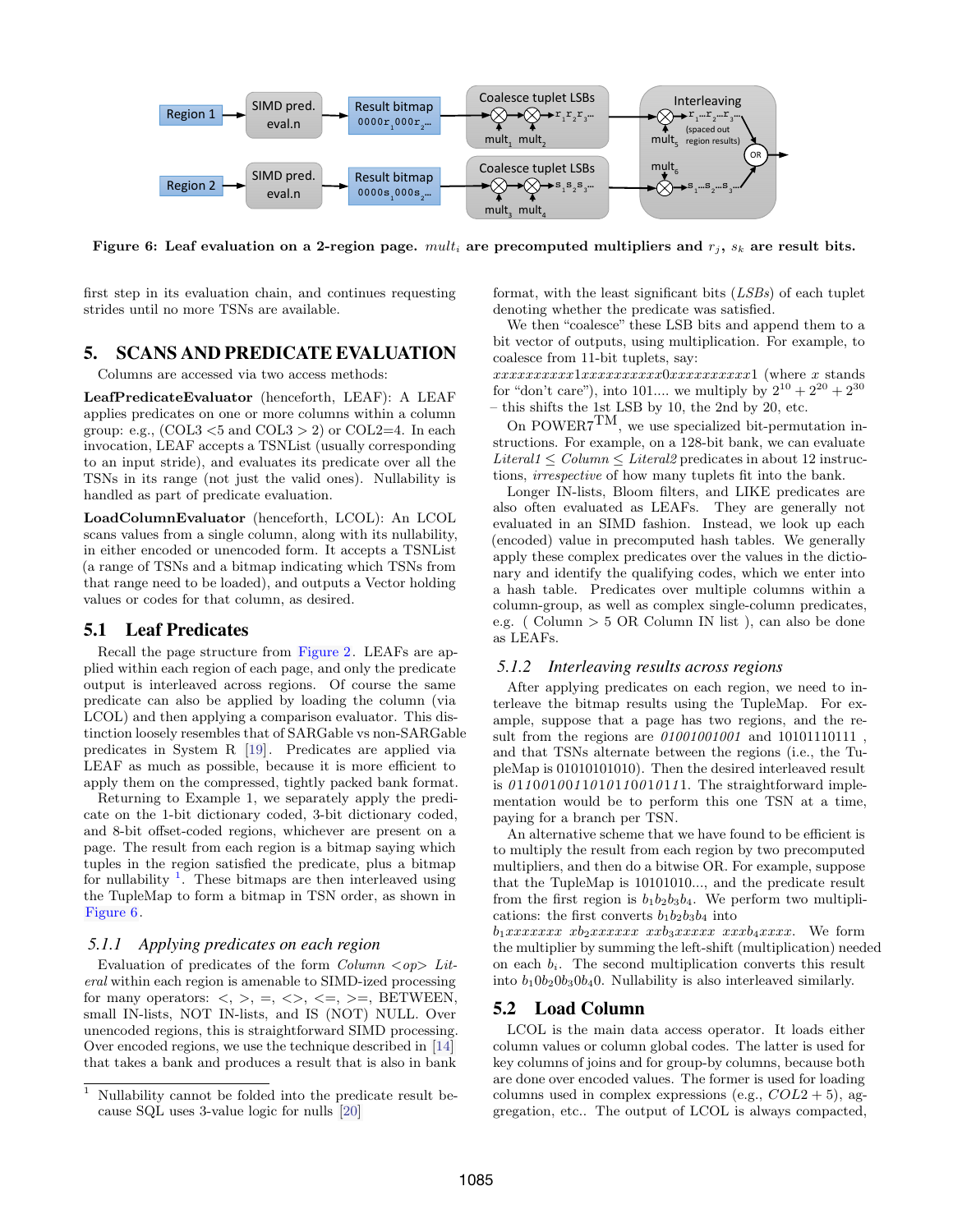

Figure 7: Load column evaluation (per region).

i.e., it has only entries corresponding to valid TSNs of the TSNList, those that satisfy previous predicates. As with LEAF, LCOL also loads one region at a time, and then interleaves the results, as outlined in Figure 7.

#### *5.2.1 Loading within each region*

Within a region, LCOL involves extracting codes at desired offsets from packed banks, and decoding them if needed. When loading a small subset of the bank, we directly do masks and shifts to extract the codes. Converting from tuplet index in a bank to a bit position involves an integer division (by the number of tuplets per bank), but we precompute a modular inverse and do a multiplication with it instead. When loading most of the bank, we use templatized logic to unpack the entire bank into a word-aligned array, and then extract the needed codes.

#### *5.2.2 Interleaving across regions*

Interleaving of LCOL is more challenging than for LEAF because we are interleaving bigger quantities. We combine interleaving with compaction. This involves two bitmaps: RegionBits: bitmap of tuples in TSN order that fall into this region (e.g., 10101.. if alternate tuples go to a region). ValidBits: bitmap of tuples that have qualified all previous predicates and need to be loaded.

Using the TupleMap, we form a bitmap of the TSNs (on the page) that belong to each region. Then we use this bitmap along with the valid TSNs bitmap to directly move codes or values from the per-region result into the output Vector. Returning to the previous example, with a tworegion page, suppose the TupleMap is  $01010101010$ , and that the validTSNs bitmap is  $0010010011$ , i.e., we need to load the 3rd, 6th,7th, 8th, and 9th tuple within the page (in TSN order). The only values that we need to move out of the result from the second region are the ones in the intersection of these bitmaps, shown in bold italics: we need to move the 3rd entry from the region result to the 2nd position in the output, and the 5th entry from the region result to the 4th position in the output. These move indexes are calculated efficiently by repeatedly accessing all bits up to the right-most 1-bit in the intersection (via n XOR  $(n-1)$ ), and using population count instructions thereafter.

# 6. JOINS

DB2 BLU supports a wide range of joins: inner joins, outer joins (left, right, full), and early joins (where the first match is returned for each row of the join outer). We also support anti-joins (inner, left, and right), which are joins with a not-equals predicate. There is no restriction that joins should be N:1 and no assumption that referential integrity or even key constraints have been specified on join columns. Tables being joined need not fit in memory and will be spilled to disk as they exceed available memory heap space.

We employ a novel cache- and multicore-optimized hash join that exploits large memories when available, but gracefully spills to disk if needed. We use partitioning heavily – for latch-free parallelism, for improving cache locality, and for spilling to disk. Unlike traditional row-stores, DB2 BLU partitions only the join columns, leading to significant reduction in data movement, but requiring more sophisticated book-keeping of which payloads correspond to each key.

#### 6.1 Build phase

We use a simple two-table join to illustrate the join algorithm. The query optimizer presents the runtime with a join operator that specifies one side as the build (inner) side of the hash join, and the other as the probe (outer). This choice is made according to a cost model, and generally favors smaller tables on the inner side, as well as N:1 joins over N:M joins, if known or deduced.

As Figure 8 shows, in the build phase we first scan and partition the join key columns and the join payloads from the inner table (usually a base table, but can be intermediate results)  $^2$ . Each thread scans and partitions a separate subset of the inner rows. After partitioning, each thread takes ownership of a partition to build a hash table mapping each join key to its join payloads. The only cross-thread synchronization during this inner scan occurs between the partitioning and build phases. This inner scan employs late materialization and compaction, as with any regular scan. The number of partitions is chosen carefully so that each partition fits in a suitable level of the memory hierarchy, whichever is feasible.

Joins are performed over encoded data – both join keys and join payloads. This keeps the hash tables compact and fitting into low levels of on-chip cache. Join keys are encoded using the encoding dictionary (global code) of the outer's join column(s) (the foreign key columns). This means we convert the join columns from the inner into the encoding space of the outer during the scan of the inner. We choose this over the encoding space of the inner because inners generally have smaller cardinality than outers. At the same time, we also build Bloom filters on these foreign key column values, called *join filters*, for use during the probe phase. Join payloads are encoded using the dictionary of the payload columns when possible, and using a dynamically constructed dictionary for any values that were not encoded at load time.

DB2 BLU uses a novel compact hash table that uses an indirection bitmap to almost completely avoid hash table collisions while having no empty buckets. When possible, we also make the hash table completely collision-free by exploiting the encoded nature of the join keys.

#### 6.2 Probe phase

For the probe phase, shown in Figure 9, the join columns are scanned and first passed through the join filters derived in the build phase. When an outer table is joined with multiple inner tables, join filters from all inners are first applied, compacting as we go, before any joins are performed. So the foreign keys that enter join operators have already been

<sup>&</sup>lt;sup>2</sup> We use the term *join key*, but do not rely on uniqueness constraints; we infer uniqueness at runtime, after local predicates are applied.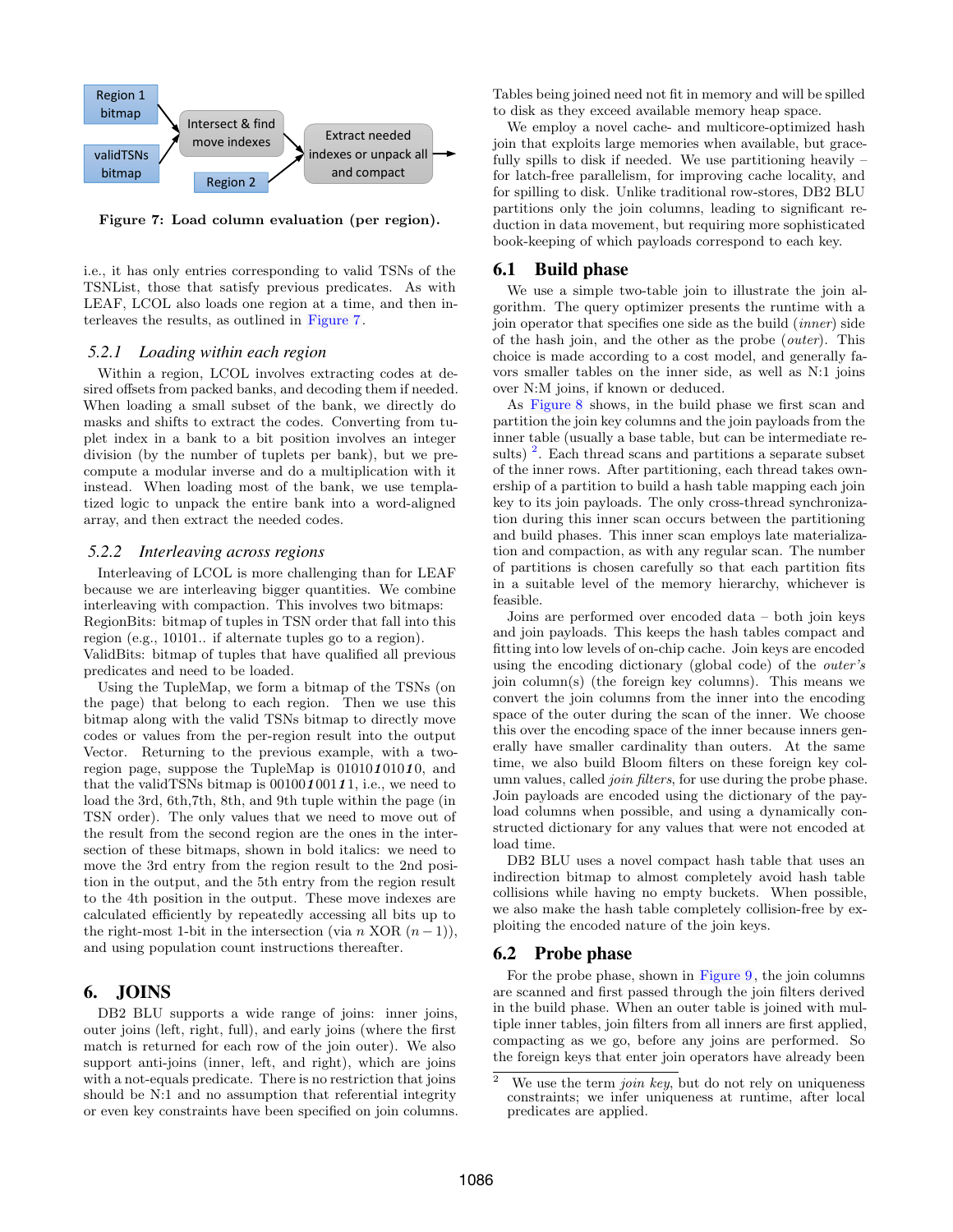

Figure 8: Evaluator sequence for build of join with 4 partitions.



Figure 9: Evaluator sequence for probe of join. JFLT stands for join filter. Observe that join filters of all dimensions are applied before any joins are performed.

filtered with the combined selectivity of all join (and local) predicates, so we do not need deferred materialization of join payloads, as done in [1].

Foreign keys surviving the join filters next enter the join operators, where they are partitioned to probe against the partitioned hash tables from the inner. This partitioning is done in a pipelined fashion, and only the join columns are partitioned. A stride of join columns are scanned and partitioned. Then the foreign keys in each partition are probed against the corresponding inner hash table, and finally the result payloads are departitioned to bring them back into the original (TSN) order. By paying for the departitioning, we avoid having to partition (and early materializing) non-join columns such as measures.

## 6.3 Join Filters and Semi-join

We employ a hierarchy of join filters on the outer scan (on the concatenated foreign key columns) to reduce the number of rows that have to go through join processing. We also use min-max filters on the individual foreign key columns to exploit any clustering there may be between local predicates and key values. Sometimes the inner is very large, making the hash table build expensive and possibly causing it to spill to disk. When we detect this situation, we adopt a semi-join plan in which we do an extra scan on the foreign key column of the outer to determine if that (after applying predicates from other dimensions) can be used to filter rows of the large inner. If so, we build a Bloom filter on these

qualifying foreign keys, and use this to filter rows of the large inner before they are built into its join hash table.

## 6.4 Spilling

When all partitions of the inner will not fit in the available assigned memory, we employ one of two kinds of spilling to disk. One approach is to spill some partitions of both inner and outer, as in hybrid hash join [9]. An alternative approach picked in many cases (via a cost model) is to spill only the inner. Even though these partitions may have to be spilled to disk and brought back to memory once per stride of the outer, this helps to avoid early materialization of nonjoin columns from the outer, and allows us to easily adapt to changing memory availability during join execution.

## 7. GROUPING AND AGGREGATION

In general, DB2 BLU employs a partitioned hash-based implementation of grouping and aggregation. It supports the usual aggregation operations and handles DISTINCT. The design of the grouping and aggregation component is dictated by two main challenges. The first challenge is the very wide spectrum of number of groups for the queries DB2 BLU has to deal with. Even from a single customer we get queries whose grouping output varies from less than ten to hundreds of millions of groups. Thus, the first requirement was robustness with respect to the number of output groups. The second challenge is the hierarchical configuration of modern multicore multisocket database servers that provide multiple levels in the memory hierarchy and expose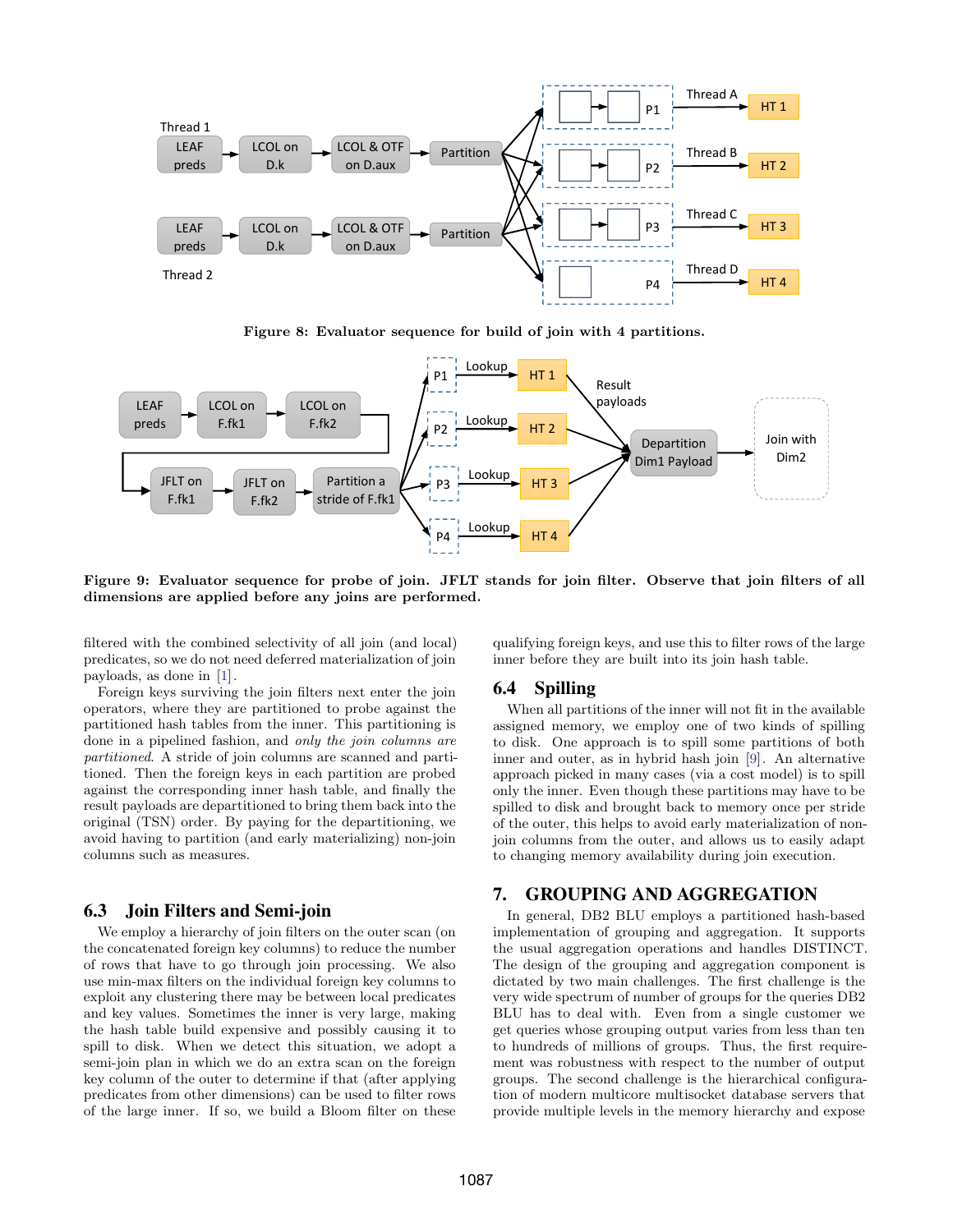

Figure 10: Overview of GROUP BY processing in DB2 BLU with two phases of local and global processing.

non-uniform memory access (NUMA) effects [3, 16]. Thus, the second requirement was robustness to, and exploitation of, the multi-level memories of modern hardware.

For queries that output a small number of groups, we want the majority of the processing to take place in thread-local data structures that reside in on-chip caches. For queries that output a large number of groups, we want to be able to combine the groups generated by all threads in a fashion that incurs minimal, if any, synchronization.

## 7.1 Overview

At a high level, and as shown in Figure 10, the grouping operation in DB2 BLU takes place in two phases: initially each thread performs a local grouping on local hash tables of fixed size, buffering to overflow buckets all groups that do not fit in the local hash tables; then, in a second phase, each thread picks a partition and merges the corresponding entries of each local hash table and all the overflow buckets for this partition.

The main data structure used is a hash table that uses linear probing. In queries that output a small number of groups, the majority of processing takes place in updating the local hash tables that are of fixed size and fit in on-chip caches. In queries that output a large number of groups, the majority of the time is spent in merging to the global hash tables. Both operations require no synchronization and are thread-local. This design achieves good performance irrespective of the number of groups in the query (first requirement). At the same time, it exhibits good memory locality that exploits modern memory hierarchies (second requirement).

# 7.2 Normal (local) processing

In the first phase, all threads operate on *thread-local hash* tables of fixed size. Each thread acts independently, updating its local hash table, updating or inserting new groups. The size of the local hash tables is determined by the size of the caches, the number of threads working on the query, as well as the width of both the (compressed) grouping keys and payloads.

When the local hash tables get full, any new groups that do not already exist in the local hash table are appended to a set of buffers called overflow buckets. Each thread appends to as many overflow buckets as the number of partitions. The number of partitions depends on the number of threads working on the query and the available memory. The overflow buckets have fixed size. When they get full, the thread publishes them by appending them into a global linked list of overflow buckets for that partition. In order to increase the hit ratio of the local hash tables and reduce the number of overflow buckets, each thread maintains statistics for each local hash table and performs a reorganization by dumping the least frequent groups or periodically dumping all the contents of the local hash table so that new, possibly more frequent, groups enter the local hash tables.

At the end of the first phase, each thread publishes any not full overflow buckets and its local hash table. The entire processing of the first phase requires no synchronization.

# 7.3 Merging to global hash tables

In the second phase, each thread reserves, by atomically increasing a counter, a partition to merge. Then it merges all the entries of all local hash tables that belong to that partition plus all the overflow buckets. The thread continues this process until there are no other partitions to be merged. All the groups of a partition are merged to a *global* partitioned hash table, which is allocated to a socket local to the merging thread and, in contrast to the local hash tables, does not have fixed size. In order for a merging thread to identify the entries of each local hash table that belong to a specific partition, we store with each local hash table a packed array of partition identifiers. All the processing in the second phase is again done in a latch-free fashion.

As all the incoming grouping keys are touched once for the needs of the local processing in the first phase, we collect statistics that can facilitate the processing of the second phase. Such statistics include an estimation of the number of distinct groups of each partition, so that we allocate appropriately-sized global hash tables for each partition. If the free space in the global hash table gets low and there are still overflow buckets for this partition that need to be merged, we allocate a new hash table of bigger size and transfer the contents of the previous table. Because of the overhead of this operation, we try to estimate as accurately as possible the final size of a global hash table.

# 7.4 Early Merging & Spilling

If during the normal (local) processing the system runs low on memory, for example, because it has created many overflow buckets, then some threads stop their normal pro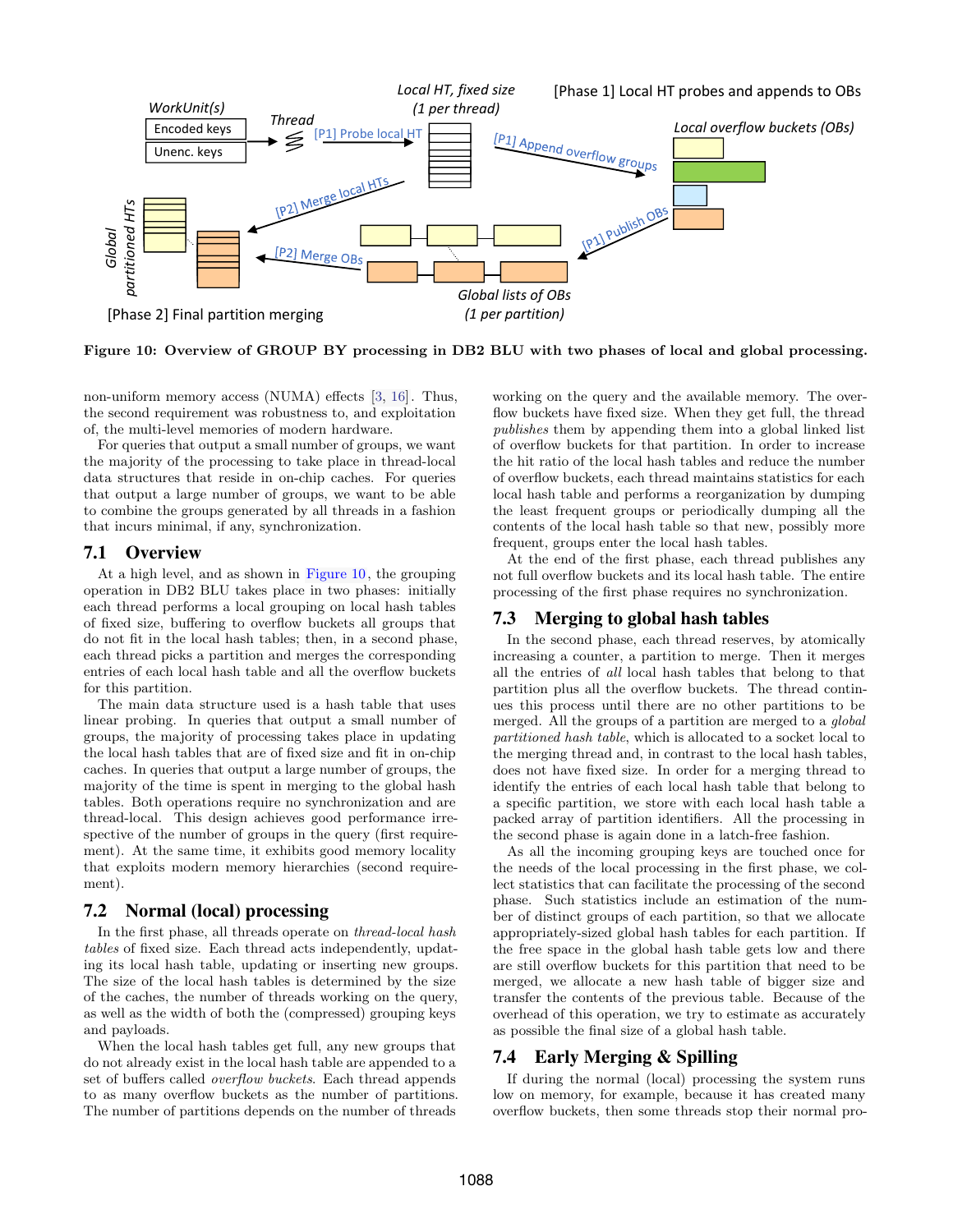cessing and pick a partition to early merge. When a thread early merges a partition, it marks the partition as being early merged, and processes all the overflow buckets for that partition that have been published up to that point. Early merging frees up space from the overflow buckets processed thus far. If even with early merging the overflow buckets do not fit in the available memory for the grouping, then we must spill them to disk. We pick chains of published overflow buckets and spill them to disk, marking the corresponding partition as less desirable to be early merged, because early merging that partition would require bringing its overflow buckets from disk, incurring additional I/O. Early merging and spilling occur in queries with a very large number of groups. This design allows DB2 BLU to robustly process even customer queries that output several hundreds of millions of groups with wide grouping keys and payloads.

# 8. INSERTS/DELETES/UPDATES

In addition to having a high performance bulk data load utility, DB2 BLU fully supports SQL INSERT, DELETE, and UPDATE statements, as well as the multi-threaded continuous INGEST utility. DB2 BLU is a multi-versioned data store in which deletes are logical operations that retain the old version rows and updates create new versions. Multiversioning enables DB2 BLU to support standard SQL isolation levels with minimal row locking. Furthermore, updatein-place is infeasible in any highly compressed data store (such as DB2 BLU). Write-ahead logging is performed for all modifications to column-organized tables and DB2 BLU leverages the existing robust facilities of DB2 for database resiliency and recovery.

#### 8.1 Inserts: Buffering and Parallelism

Achieving good performance for inserts and updates in a column-store system is challenging because a page for each column must be modified for each row insert. The two major costs are (1) latching in the buffer pool a page for each column and (2) logging the changes to each of these pages. In DB<sub>2</sub> BLU, we have focused on providing good performance for large insert transactions, which for example, insert on the order of 1000 rows each. Such transactions are the norm in the data warehouse systems initially targeted by DB2 BLU.

Inserts in DB2 BLU are buffered to amortize the main costs over many rows. A mirror copy of the last, partiallyfilled page of each column group is maintained in memory outside of the buffer pool. Inserts of a transaction are applied to these buffers, but these changes are not reflected in the buffer pool or log stream until either (a) the buffer page becomes full or (b) the transaction commits. At these events, the buffer is flushed, causing its new entries to be logged and copied back to the buffer pool page. Physical logging is performed for the changes and, for large transactions, the resulting log records will be large, containing many values. This effectively amortizes the per-page log record header overhead that can dominate log space in the presence of small insert transactions.

The insert buffers have the same format as DB2 BLU pages, which enables queries to operate directly on the buffers, as needed such that transactions are able to query their own uncommitted changes.

DB2 BLU supports a high degree of insert and update parallelism by dividing the TSN space of a table into many non-overlapping partitions called Insert Ranges. On performing its first insert, a transaction locks an insert range of the target table, obtaining exclusive access to the range. From that point on, the transaction is fully free, without any further synchronization, to consume TSNs of the insert range and insert rows into the tail pages of the insert range.

## 8.2 Deletes, Updates, Space Reclamation

DB2 BLU tables contain a 2-bit wide internal TupleState column that records the current state of each row. A row is in the Inserted state when first created by a LOAD, INSERT, or UPDATE operation. Deleting a row simply updates its state to PendingDelete. The change to the TupleState column is logged and multiple deletes to the same page from a single transaction are recorded in one log record. PendingDelete state rows are cleaned in a lazy fashion to the Delete state, which indicates that the delete is committed. A REORG utility is provided to free up pages for reuse at the extent level for those extents in which all rows are in the Delete state. The REORG utility can be invoked by the user directly, or it can be set to run automatically using the automatic reorganization feature.

Updates are processed internally by DB2 BLU as a combination of a delete of the qualifying rows and insert of the new versions of these rows that result from their update. DB2 BLU tables contain a second internal column, called PrevRowTSN, that links a new version row resulting from an update back to the original, root version of the row by TSN. Compression eliminates the storage of this column for rows that are created by inserts, so PrevRowTSN is only materialized in the case of updates. The new version rows that are created by an update are inserted into the insert range that is locked by the transaction, so that parallelism is supported for both updates and inserts.

### 8.3 Locking and Concurrency

DB2 BLU supports both the Uncommitted Read and Cursor Stability isolation levels, in which readers do not block writers and writers do not block readers. A full description of how this is implemented is beyond the scope of this paper, but a few of the main ideas are introduced here. Row locking is performed for those rows modified by INSERT, DELETE, and UPDATE transactions. Multi-versioning enables DB2 BLU to minimize locking for queries. A high-water mark TSN (HWM) is maintained for each insert range that records the TSN up to which all inserts are committed. The HWM enables queries to bypass locking for all Inserted state rows that are below the HWM. Locking is also not required for any rows in the Deleted state, and standard CommitLSN tricks are used to avoid locks in pages known to contain only committed data [17]. Finally, the PrevRowTSN column is used to ensure that queries return a single version of each qualifying row.

## 9. AUTOMATIC WORKLOAD MANAGEMENT

Another consideration for the DB2 BLU technology is how it deals with the division of machine resources when faced with multiple queries of varying degrees of complexity submitted simultaneously. BLU queries can execute significantly faster if they are processed completely in-memory without the need to spill partial results to disk. The number of queries that DB2 BLU attempts to process in parallel is one of the key determinants of whether query execution can proceed completely in memory.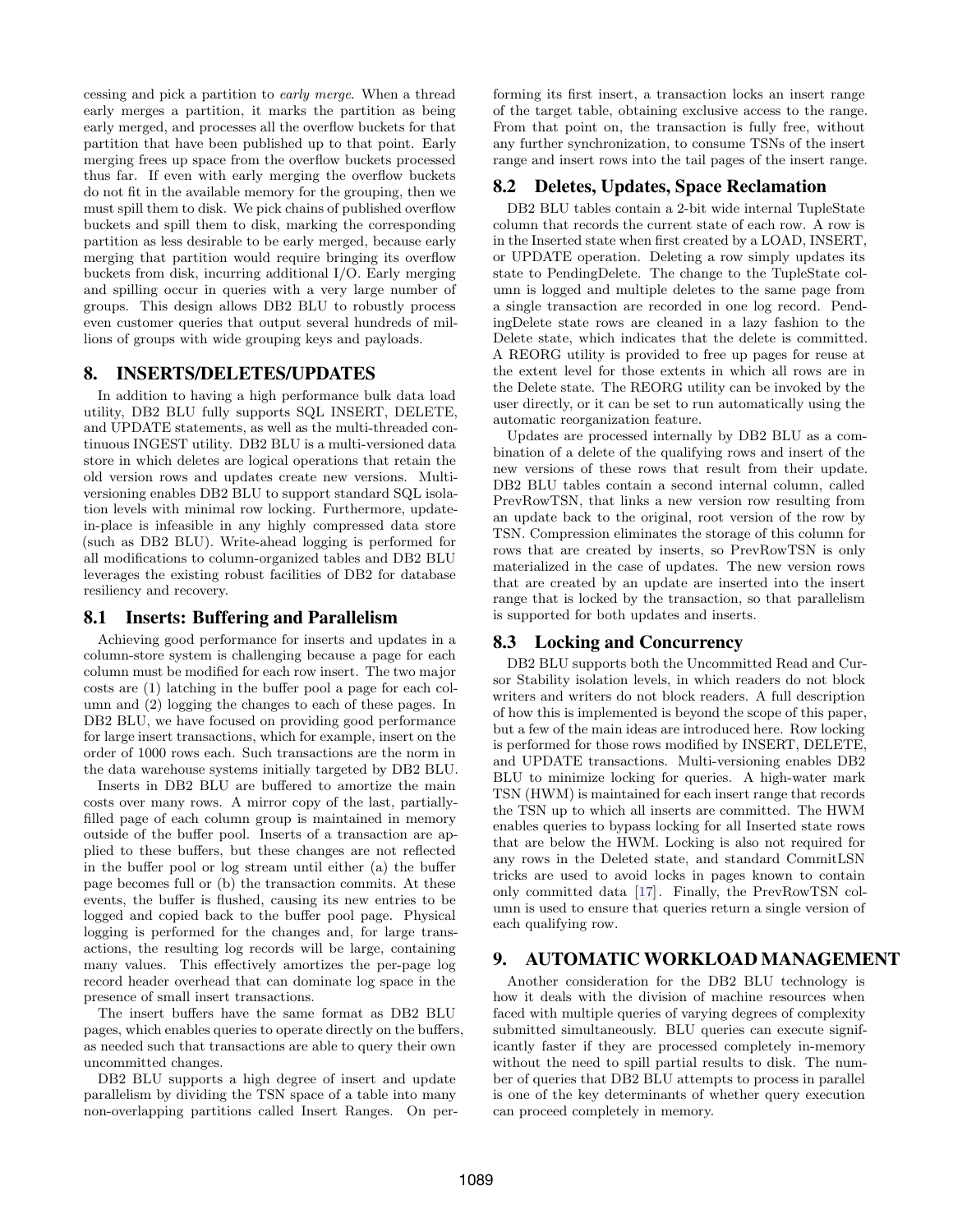Table 1: Speedups using DB2 BLU against an optimized row-organized system with optimal indexing.

| Workload              | Speedup with DB2 BLU |  |
|-----------------------|----------------------|--|
| Analytic ISV          | 37.4x                |  |
| Large European Bank   | 21.8x                |  |
| BI Vendor (reporting) | 124x                 |  |
| BI Vendor (aggregate) | 6.1x                 |  |
| Food manufacturer     | 9.2x                 |  |
| Investment Bank       | 36.9x                |  |

In order to exploit the fact that better overall performance can be achieved by subdividing machine resources between fewer queries at a time, DB2 BLU incorporates an admission control mechanism to limit the number of queries that are allowed to execute concurrently on the database server. Any read-only queries submitted to the system are categorized based on the query cost estimate generated by DB2's costbased optimizer into a managed and unmanaged query class. Lightweight queries that are below a defined cost floor (and non read-only activities) are categorized as unmanaged and are allowed to enter the system with no admission control. This avoids a common problem with queueing approaches in which the response time of small tasks that require modest resources can suffer disproportionately when queued behind larger, more expensive tasks.

For heavyweight queries above the cost floor, we categorize these as managed, and apply an admission control algorithm that operates based on the CPU parallelism of the underlying hardware. Based on the hardware, once a certain number of managed queries are executing on the server, further submitted queries will be forced to queue and wait to begin execution until one of the currently executing queries has completed and exits the system. This is done completely transparently to the user, who only sees the resulting performance benefit from a reduction in spilling and resource contention amongst queries.

## 10. RESULTS

While the improvements in performance provided by DB2 BLU vary by server, workload, and data characteristics, speedups of one or up to two orders of magnitude over optimized row-store systems are common. Table 1 shows the performance speed-up of DB2 BLU's code for a set of customer workloads compared on the same server against traditional row-organized processing with optimal indexing. Speedups between a modest 6.1x and more impressive 124x can be achieved for some workloads. What is really exciting is that no tuning was required to achieve these results.

Overall performance is often skewed by outliers, those few queries that seem to run much longer than all the others. DB2 BLU actually provides the biggest speed boost to these queries having the longest execution times. We found that DB2 BLU's performance is commonly at least three times more consistent (less variable) than traditional BI systems, because access plans for column-organized tables are simplified. In addition, although DB2 BLU is in-memory optimized, it is not main memory-limited, and performance does not fall over a cliff as data size grows beyond RAM.

DB2 BLU also dramatically reduces storage requirements, not only because it does not use secondary indexes or MQTs, but also because of its order-preserving compression. Figure 11



Figure 11: DB2 BLU dramatically reduces storage requirements for analytics databases, typically by 10x compared to uncompressed data in traditional (row-organized) databases.

shows the storage requirements for storing the databases of three different customers when in uncompressed row-organized, compressed row-organized, and DB2 BLU's column-organized formats. While storage savings are data dependent, we have observed savings over uncompressed data averaging around 10x for most customer workloads.

The overall result is a system that simultaneously has the full functionality and robustness of a mature product (DB2 LUW) while being in-memory optimized, CPU-optimized, and I/O-optimized; having less storage requirements; and requiring virtually no tuning to achieve all these.

## 11. RELATED WORK

Column-organized tables date from 1985 [8], and products that organize data this way are also not new. Sybase IQ has been around since 1994, and since 1997 the EVI feature of DB2 for i5/OS [6] allows some columns to be stored column-major and dictionary encoded. Indexes and indexonly access are also long established, although every index is stored in a different order, making them impractical for the scans of BI queries that need to touch many columns. But the MonetDB [7, 23] and later the C-store [21] research prototypes revived research interest in column stores for BI workloads, with an emphasis on columnar query execution, not just storage. They led to a flurry of new columnar startup products, including the Vertica product, now marketed by HP, that was derived from C-Store. One feature that distinguishes Vertica is the ability to define projections, which, like indexes in row stores, contain copies of the base data that are in domain order, rather than the default order in which rows were initially loaded. While projections can benefit performance for queries requiring ordering, they consume additional storage and complicate both database design and the re-assembly of rows during query execution. Actian's Vectorwise was spawned from the MonetDB research prototype. Like DB2 BLU, both Vectorwise and SAP HANA [10] store each column separately as a vector, with the value for the Nth row stored in the Nth entry in compressed form. HANA packs encoded values so densely that they may span registers, requiring complex shifting operations to isolate individual values [22]. In contrast, DB2 BLU pads bit-aligned values to register boundaries, so that it can operate on multiple values simultaneously in SIMD fashion without needing to do bit shifting [14]. And unlike HANA and Vertica, which temporarily stage INSERTs in row-organized tables,